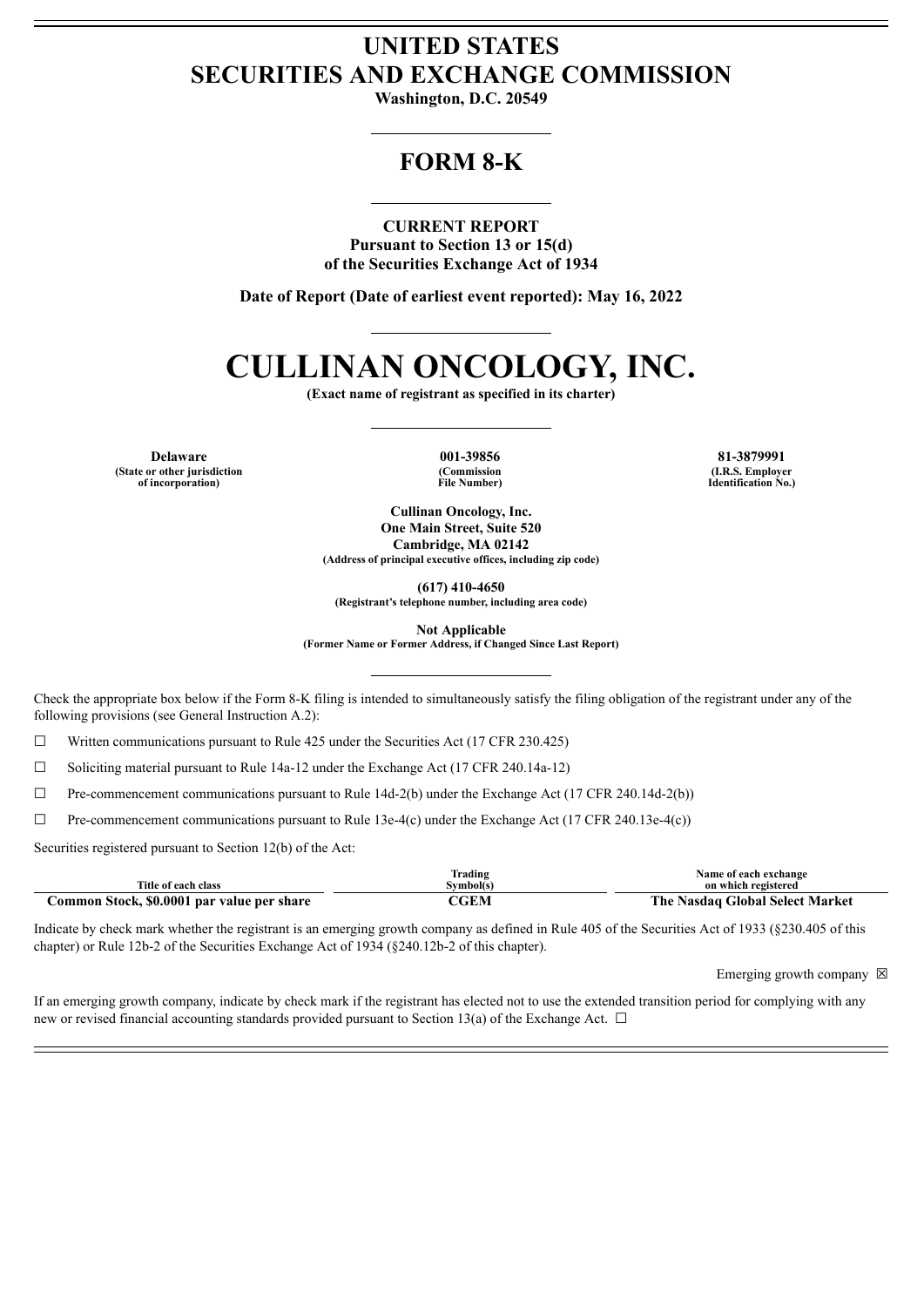#### **Item 2.02 Results of Operations and Financial Condition**

On May 16, 2022, Cullinan Oncology, Inc. announced its financial results for the quarter ended March 31, 2022. A copy of the press release is being furnished as Exhibit 99.1 to this Report on Form 8-K.

The information in this Item 2.02 and Exhibit 99.1 attached hereto is intended to be furnished and shall not be deemed "filed" for purposes of Section 18 of the Securities Exchange Act of 1934, as amended (the "Exchange Act") or otherwise subject to the liabilities of that section, nor shall it be deemed incorporated by reference in any filing under the Securities Act of 1933, as amended, or the Exchange Act, except as expressly set forth by specific reference in such filing.

#### **Item 9.01. Financial Statements and Exhibits**

(d) Exhibits

| Exhibit<br>No. | Description                                                                                 |
|----------------|---------------------------------------------------------------------------------------------|
| 99.1           | <u>Press release issued by Cullinan Oncology, Inc. on May 16, 2022, furnished herewith.</u> |
| 104            | Cover page from this Current Report on Form 8-K, formatted in Inline XBRL                   |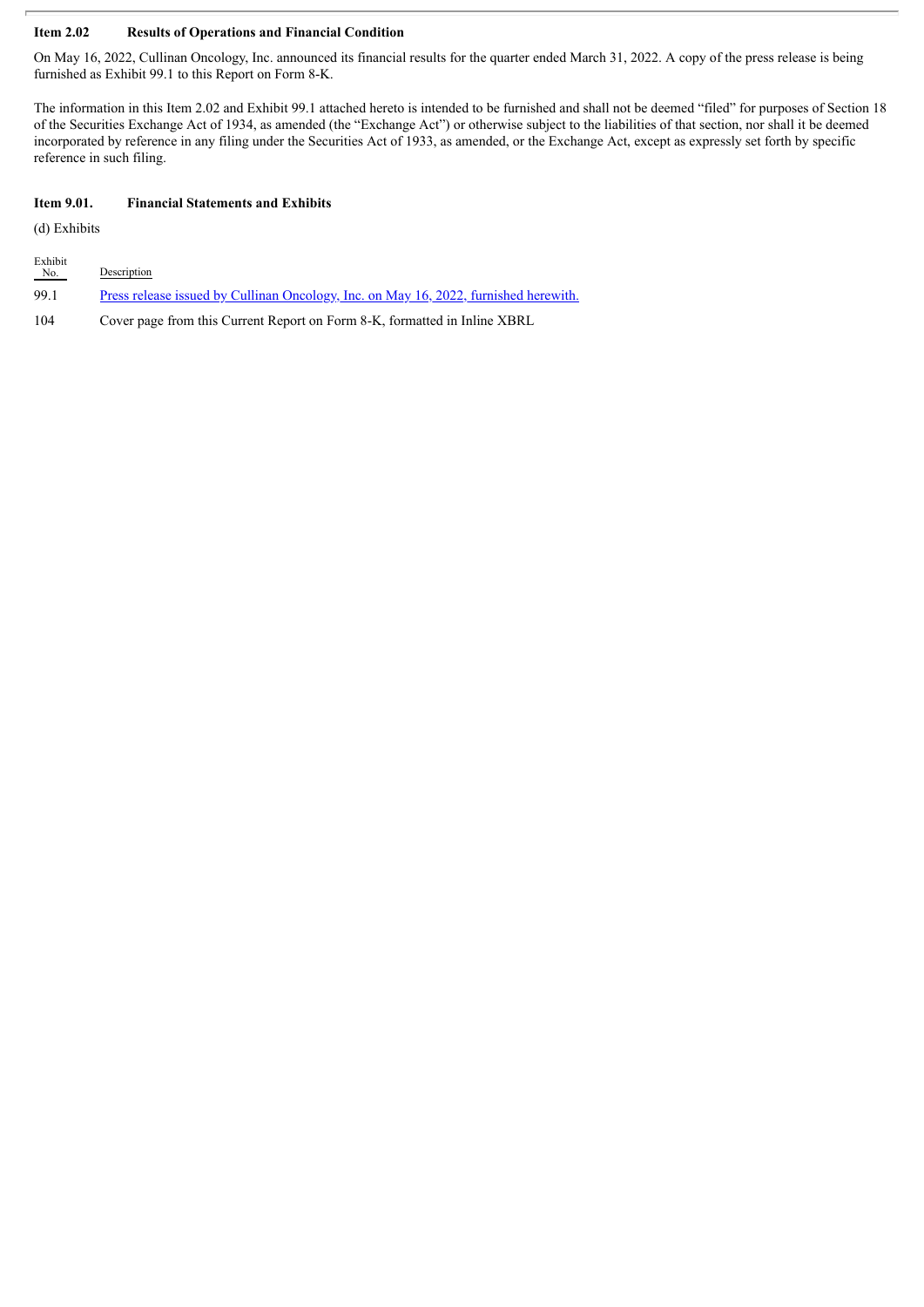**SIGNATURE**

Pursuant to the requirements of the Securities Exchange Act of 1934, the registrant has duly caused this report to be signed on its behalf by the undersigned hereunto duly authorized.

### **CULLINAN ONCOLOGY, INC.**

Dated: May 16, 2022 By: /s/ Jeffrey Trigilio

Jeffrey Trigilio Chief Financial Officer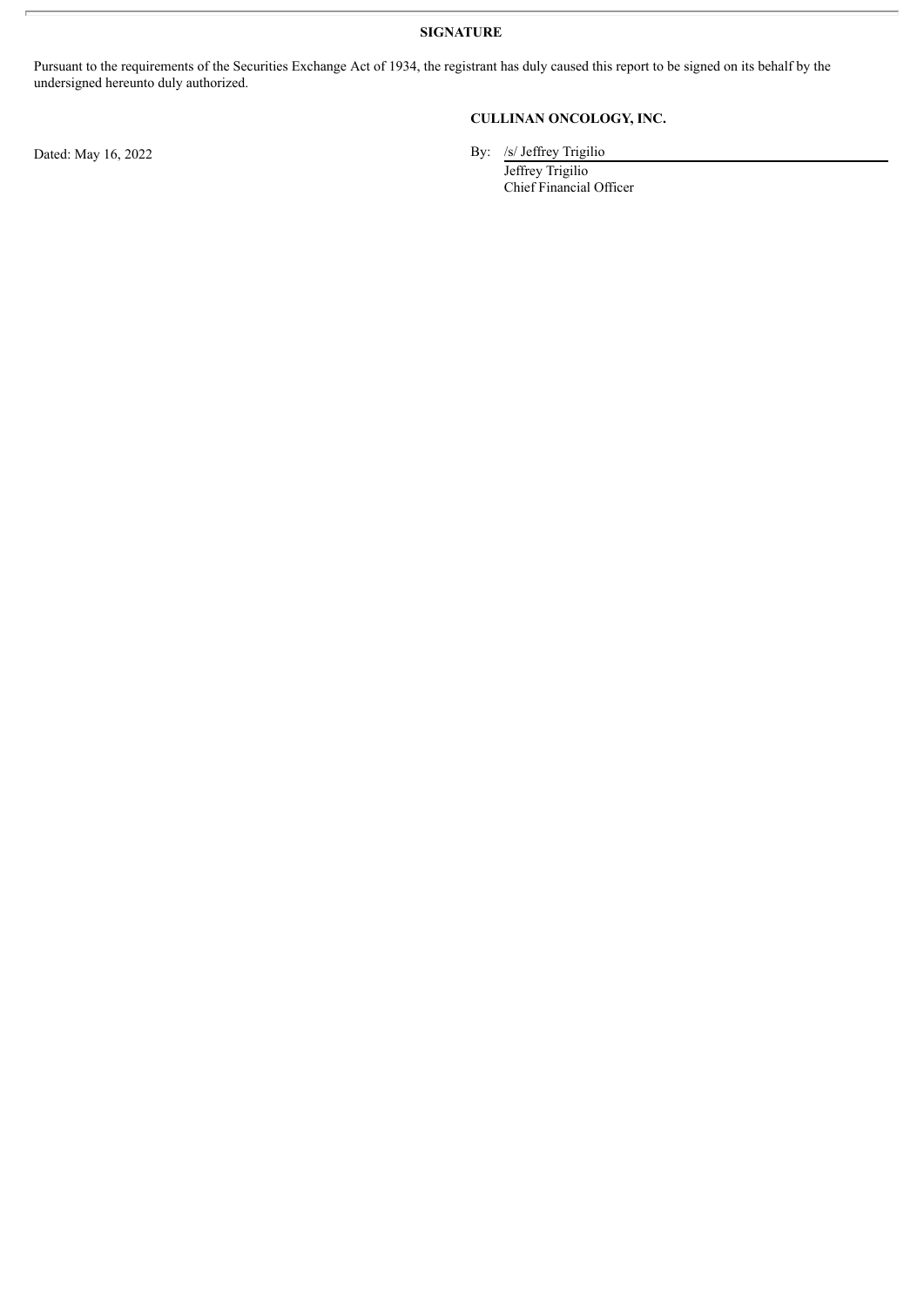

#### **Cullinan Oncology Provides Corporate Update and Reports First Quarter 2022 Financial Results**

<span id="page-3-0"></span>Announced U.S. co-development and co-commercialization agreement for CLN-081 with Taiho Pharmaceutical; updated CLN-081 data accepted for *oral presentation at the American Society for Clinical Oncology (ASCO) meeting in June*

CLN-049 and CLN-619 Phase I dosing continues with initial clinical data on track for mid-2023; CLN-081 and CLN-978 IND submissions on track for *1H 2023*

Cash of \$685 million1, including upfront payment for the Taiho collaboration, provides expected runway through 2026.

**Cambridge, MA, May 16, 2022** – Cullinan Oncology, Inc. (Nasdaq: CGEM), a biopharmaceutical company focused on developing a diversified pipeline of targeted therapies for patients with cancer, today reported on recent and upcoming business highlights and announced its financial results for the first quarter ended March 31, 2022.

"We made excellent progress in the first quarter of 2022, substantially advancing our lead asset, CLN-081, and continuing to progress our diversified pipeline," said Nadim Ahmed, Chief Executive Officer of Cullinan Oncology. "Our March clinical and regulatory update for CLN-081 further affirmed its differentiated profile, and we are looking forward to sharing an additional clinical update in an oral presentation at the upcoming ASCO meeting. We also announced a U.S. co-development and co-commercialization agreement for CLN-081 with Taiho, the original innovators of the molecule, and an ideal partner with whom to advance this asset into later stage development and commercialization. The proceeds from this transaction will also allow us to accelerate and expand the development of our diverse pipeline as well as discover and obtain promising new oncology therapeutic candidates."

Mr. Ahmed continued, "We are also pleased to continue the progression of our pipeline programs. Dosing in the Phase I trials of CLN-619 and CLN-049 was initiated in December 2021 and the studies are continuing on track to deliver initial data readouts by mid-2023. We are also on track to file INDs for two additional programs, CLN-617 and CLN-978, in the first half of next year. Importantly, we are in an even stronger financial position to continue advancing our strategically built pipeline of diversified assets, each with the potential to be the first or best in their class. We ended the first quarter of 2022 with approximately \$410 million in cash and investments2, which, when added to proceeds from the Taiho deal, aggregates to \$685 million, and extends our cash runway through 2026."

2 Include cash, cash equivalents, investments, and interest receivable.

Include cash, cash equivalents, investments, and interest receivable of \$410 million as of March 31, 2022 and \$275 million upfront to be received upon closing.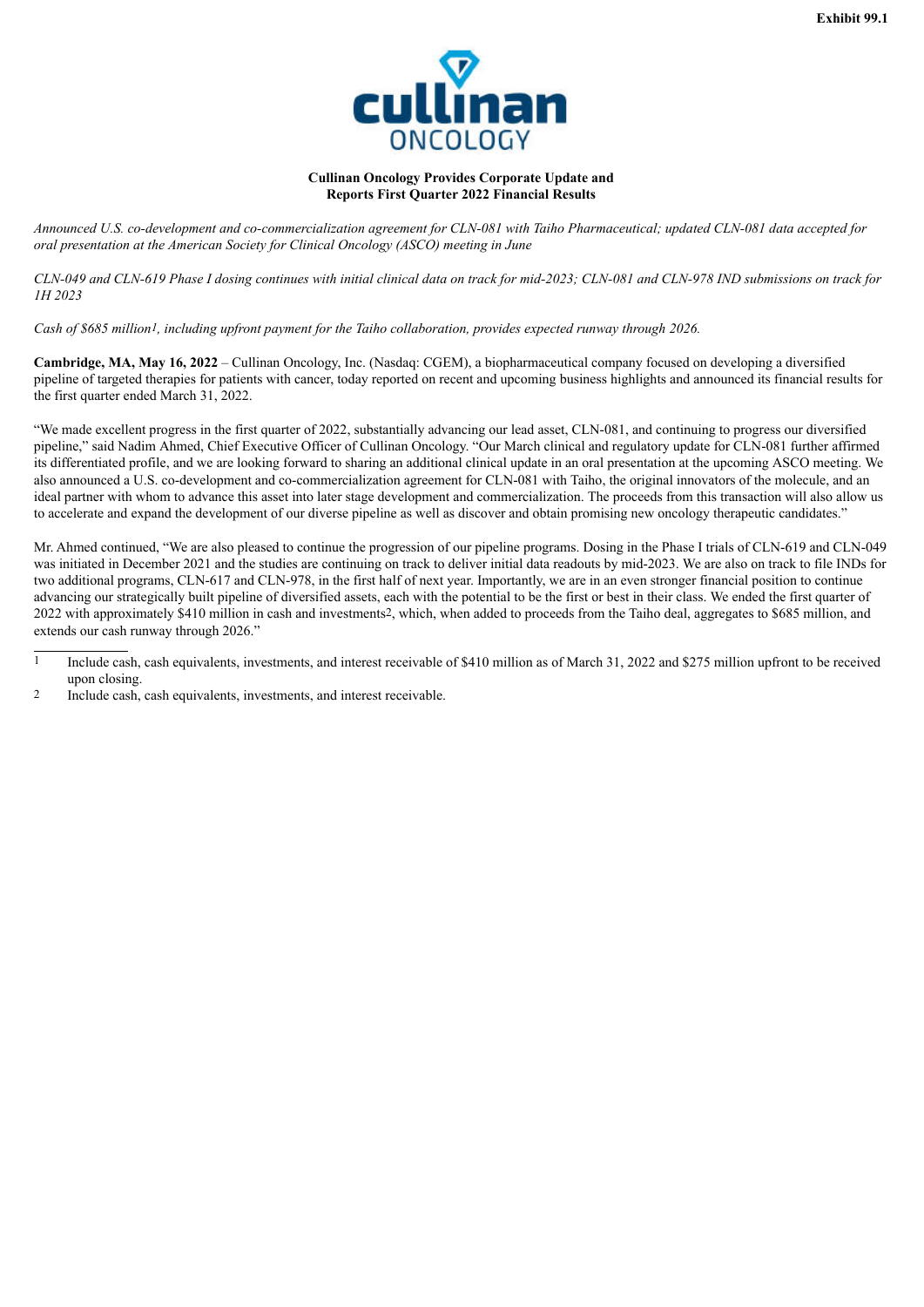#### **Portfolio Highlights**

- **CLN-081 (Pearl):** Cullinan announced the simultaneous sale of Cullinan Pearl and a U.S. co-development and co-commercialization collaboration of CLN-081 with Taiho Pharmaceutical Co., Ltd. (Taiho). Cullinan will receive \$275 million upfront and is eligible for an additional \$130 million tied to EGFR exon20 NSCLC regulatory milestones, in addition to sharing 50/50 in the future potential U.S. profits and losses for CLN-081. In January, Cullinan announced that CLN-081 was granted Breakthrough Therapy Designation (BTD) for the treatment of non-small cell lung cancer (NSCLC) patients harboring epidermal growth factor (EGFR) exon 20 insertion mutations who have previously received platinum-based systemic chemotherapy. In March, Cullinan reported a clinical and regulatory update for CLN-081, which included an improved 41% confirmed overall response rate at 100mg BID and a continued favorable safety and tolerability profile.
- **CLN-049 (Florentine):** In December 2021, patient dosing was initiated in a first-in-human clinical trial evaluating CLN-049 in patients with relapsed/refractory AML and MDS. Initial clinical data are expected by mid-2023. CLN-049 is a FLT3/CD3-bispecific T cell-engaging antibody in an IgG format for the treatment of acute myeloid leukemia (AML) and myelodysplastic syndrome (MDS). CLN-049 targets the extracellular domain of FLT3, regardless of mutant or wild type expression.
- **CLN-619 (MICA):** In December 2021, patient dosing was initiated in a first-in-human clinical trial evaluating CLN-619 alone and in combination with pembrolizumab in patients with advanced tumors. Initial clinical data are expected by mid-2023. CLN-619 is a first-in-class monoclonal antibody that stabilizes MICA/MICB on the tumor cell surface to promote an antitumor response via activation of both natural killer (NK) cells and certain T cells, with broad therapeutic potential across multiple cancer indications.
- **Preclinical Portfolio:** Continued advancement of five additional oncology programs with the following highlights:
	- Preclinical data across five distinct programs were presented at the American Association for Cancer Research (AACR) 2022 Annual Meeting in April, including CLN-049, CLN-619, CLN-617 (Amber), CLN-978 (NexGem) and Opal.
	- Cullinan Oncology continues to advance two programs through Investigational New Drug (IND)-enabling studies: CLN-617, a cytokine fusion protein uniquely combining IL-12 and IL-2 with a collagen binding domain for retention in the tumor microenvironment (TME), and CLN-978, a novel CD19/CD3-bispecific construct with extended serum half-life and high potency against target cells expressing very low levels of CD19. Cullinan expects to submit INDs for both programs by the end of the first half of 2023.

#### **First Quarter 2022 Financial Results**

• **Cash Position:** Cash and investments2 were \$410 million as of March 31, 2022. Including the \$275 million upfront payment related to the Taiho transaction, we expect to have \$685 million in cash and investments2. As a result of the transaction and based on current operating plans, we expect to have cash runway through 2026, compared to our previous guidance of through 2024.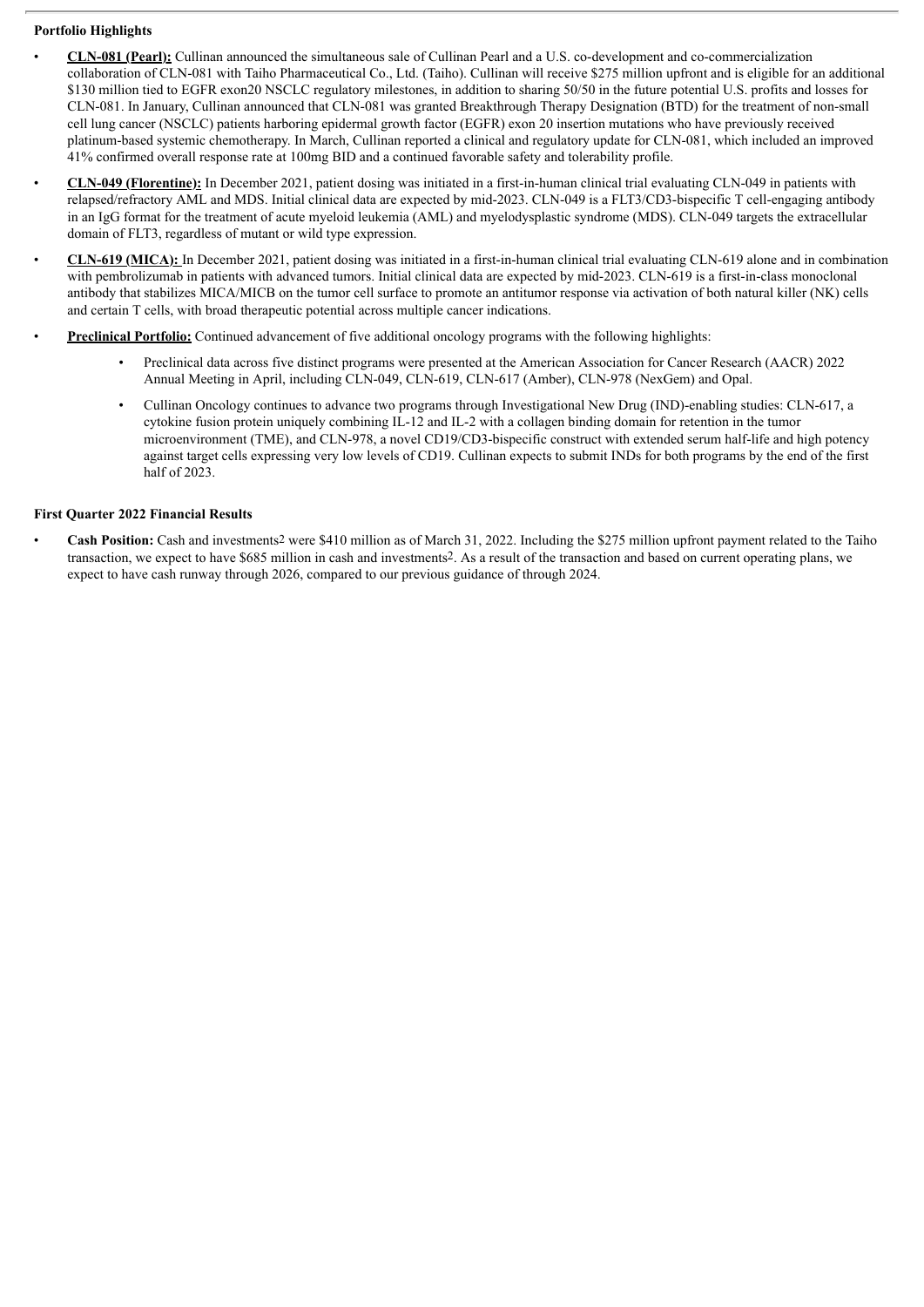- **R&D Expenses:** Research and development (R&D) expenses were \$24.5 million for the first quarter of 2022, compared to \$20.9 million for the fourth quarter of 2021. R&D expenses for each of the first quarter of 2022 and fourth quarter of 2021 included \$2.6 million of equity-based compensation expenses. The increase in R&D expenses is primarily related to expanded clinical and chemistry, manufacturing, and controls (CMC) activity for CLN-081 and CLN-619, IND-enabling activities for CLN-617, and discovery and development of our preclinical programs.
- **G&A Expenses:** General and administrative (G&A) expenses were \$8.1 million for the first quarter of 2022, compared to \$13.5 million for the fourth quarter of 2021. G&A expenses in the first quarter of 2022 and fourth quarter of 2021 included \$3.8 million and \$9.6 million of equitybased compensation expenses, respectively. The decrease in G&A expenses was primarily driven by a decrease in equity-based compensation expenses, partially offset by a \$0.3 million increase in professional services.
- **Net Loss:** The Company's net loss (before items attributable to noncontrolling interest) was \$12.9 million for the first quarter of 2022 compared to \$34.2 million for the fourth quarter of 2021. The decrease in net loss was primarily related income tax benefits recorded for the expected utilization of current quarter losses and the release of valuation allowance of certain historical tax losses against the expected gain on the sale of Cullinan Pearl, as well as a decrease in equity-based compensation expenses, which were partially offset by increases in R&D costs to advance our portfolio.

#### **About Cullinan Oncology**

Cullinan Oncology, Inc.(NASDAQ: CGEM) is a biopharmaceutical company dedicated to creating new standards of care for patients with cancer. We innovate without borders to find the most promising clinic-ready cancer therapies, whether from our own discovery efforts or through exceptional engagement with our academic and industry partners. Anchored in a deep understanding of immuno-oncology and translational cancer medicine, we leverage our scientific excellence in small molecules and biologics to create differentiated ideas, identify unique targets, and select the optimal modality to develop transformative therapeutics across cancer indications. Powered by our novel research model, we push conventional boundaries from candidate selection to cancer therapeutic, applying rigorous early experimentation to fast-track only the most promising assets to the clinic and ultimately commercialization. As a result, our diversified pipeline is strategically built with assets that activate the immune system or inhibit key oncogenic drivers across a wide range of modalities, each with the potential to be the best or first in their class.

Our people possess deep scientific expertise, seek innovation openly, and exercise creativity and urgency to deliver on our promise to bring new therapeutic solutions to patients with cancer. Learn more about our Company at www.cullinanoncology.com, and follow us on LinkedIn and Twitter.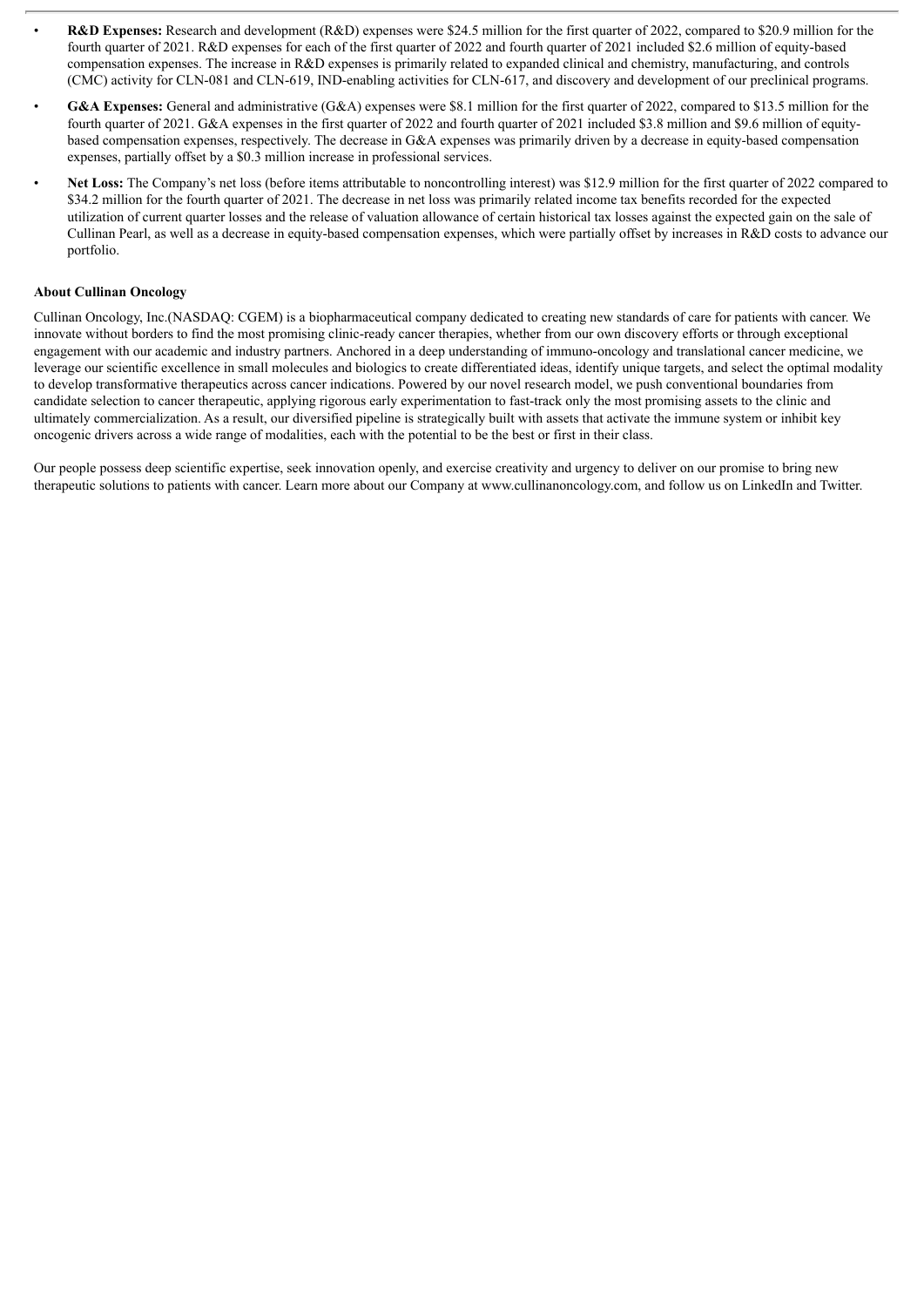#### **Forward-Looking Statements**

This press release contains forward-looking statements within the meaning of The Private Securities Litigation Reform Act of 1995. These forwardlooking statements include, but are not limited to, express or implied statements regarding Cullinan's beliefs and expectations regarding our preclinical and clinical development plans, clinical trial designs, clinical and therapeutic potential, and strategy of our product candidates; our ability to evaluate strategic opportunities to accelerate development timelines; the presentation of additional data at upcoming scientific conferences in 2022; our ability to optimize the impact of our collaborations and license agreements with external parties; our ability to continue our growth; and our expectations regarding our use of capital. The words "anticipate," "believe," "continue," "could," "estimate," "expect," "hope," "intend," "may," "plan," "potential," "predict," "project," "target," "should," "would," and similar expressions are intended to identify forward-looking statements, although not all forwardlooking statements contain these identifying words.

Any forward-looking statements in this press release are based on management's current expectations and beliefs of future events and are subject to known and unknown risks and uncertainties that may cause our actual results, performance or achievements to be materially different from any expressed or implied by the forward-looking statements. These risks include, but are not limited to, the following: uncertainty regarding the timing and results of regulatory submissions; success of our clinical trials and preclinical studies; risks related to our ability to protect and maintain our intellectual property position; risks related to manufacturing, supply, and distribution of our product candidates; risks related to the impact of COVID-19 affecting countries or regions in which we have operations or do business, including potential negative impacts on our employees, customers, supply chain and production as well as global economies and financial markets; the risk that any one or more of our product candidates, including those that are co-developed, will not be successfully developed and commercialized; the risk that the results of preclinical studies or clinical studies will not be predictive of future results in connection with future studies; and success of any collaboration, partnership, license or similar agreements. These and other important risks and uncertainties discussed in our filings with the Securities and Exchange Commission (SEC), including under the caption "Risk Factors" in our most recent Annual Report on Form 10-K and subsequent filings with the SEC, could cause actual results to differ materially from those indicated by the forward-looking statements made in this press release. While we may elect to update such forward-looking statements at some point in the future, we disclaim any obligation to do so, even if subsequent events cause our views to change, except to the extent required by law. These forward-looking statements should not be relied upon as representing our views as of any date subsequent to the date of this press release. Moreover, except as required by law, neither Cullinan nor any other person assumes responsibility for the accuracy and completeness of the forward-looking statements included in this press release. Any forward-looking statement included in this press release speaks only as of the date on which it was made.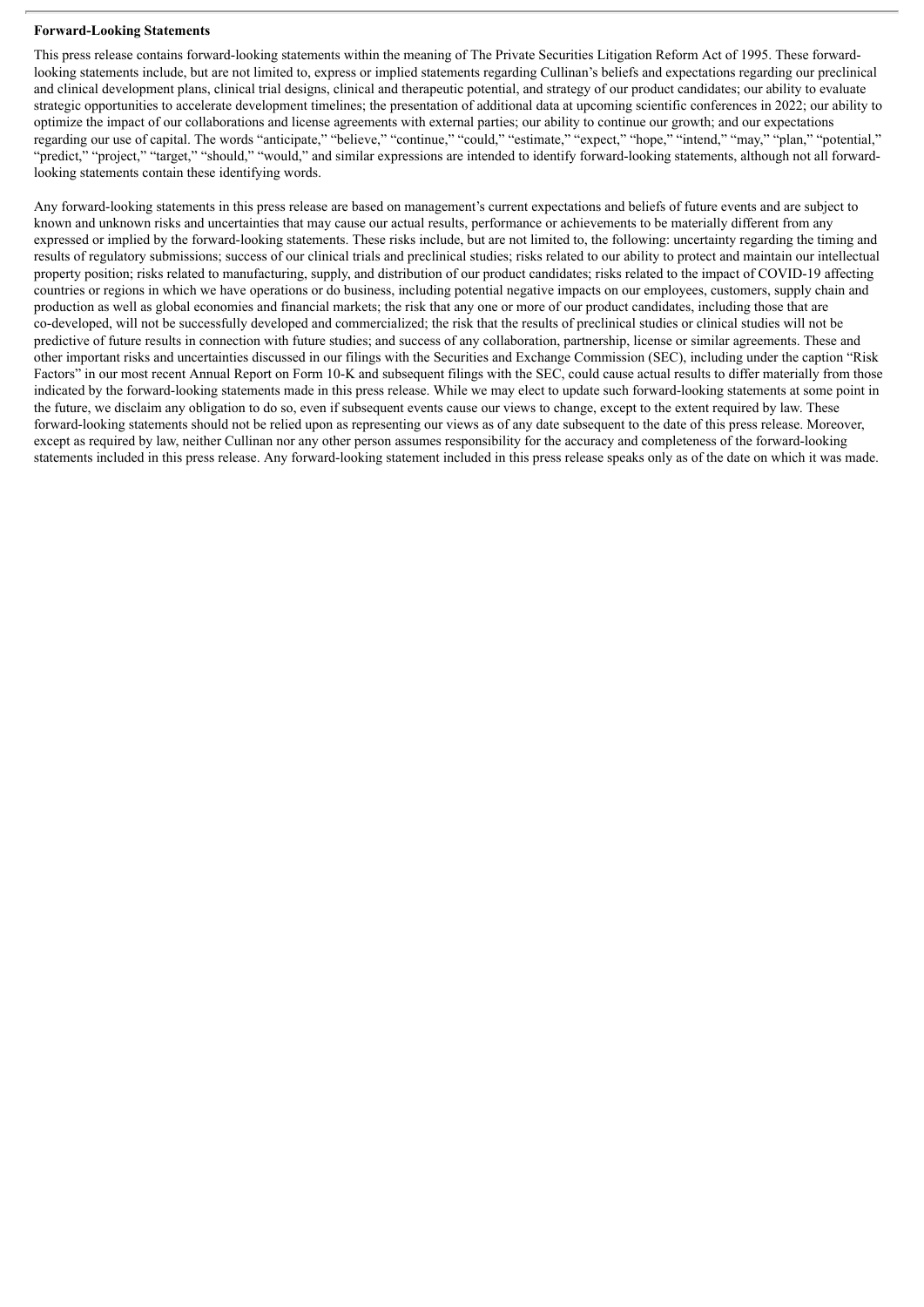#### **Cullinan Oncology, Inc. Condensed Consolidated Balance Sheets (in thousands)**

|                                                              | March 31.<br>2022 | December 31,<br>2021 |
|--------------------------------------------------------------|-------------------|----------------------|
|                                                              | (unaudited)       |                      |
| Cash, cash equivalents, investments, and interest receivable | \$410,063         | 432,495              |
| <b>Total assets</b>                                          | \$437,463         | 437,185              |
| Total current liabilities                                    | \$17,257          | 11,746               |
| Total liabilities                                            | \$17.993          | 11.811               |
| Total stockholders' equity                                   | \$418,702         | 425,374              |
| Total liabilities and stockholders' equity                   | \$437,463         | 437,185              |

(1)The condensed consolidated balance sheet as of the year ended December 31, 2021 is derived from the audited consolidated financial statements as of that date.

#### **Cullinan Oncology, Inc. Consolidated Statements of Operations (in thousands, except shares and per share amounts)**

|                                                                                       |                                  | <b>Three Months Ended</b>           |  |
|---------------------------------------------------------------------------------------|----------------------------------|-------------------------------------|--|
|                                                                                       | March 31,<br>2022<br>(unaudited) | December 31,<br>2021<br>(unaudited) |  |
| License revenue                                                                       |                                  | S                                   |  |
| Operating expenses:                                                                   |                                  |                                     |  |
| Research and development                                                              | 24,536                           | 20,878                              |  |
| General and administrative                                                            | 8,121                            | 13,468                              |  |
| Total operating expenses                                                              | 32,657                           | 34,346                              |  |
| Income/(loss) from operations                                                         | (32, 657)                        | (34,346)                            |  |
| Other income (expense):                                                               |                                  |                                     |  |
| Interest income                                                                       | 197                              | 137                                 |  |
| Other income (expense), net                                                           |                                  |                                     |  |
| Net income/(loss) before income taxes                                                 | (32, 460)                        | (34,205)                            |  |
| Income tax expense/(benefit)                                                          | (19, 568)                        |                                     |  |
| Net income/(loss)                                                                     | (12,892)                         | (34,205)                            |  |
| Net income/(loss) attributable to noncontrolling interest                             | (794)                            | (1,692)                             |  |
| Net loss attributable to common stockholders of Cullinan                              | (12,098)                         | (32, 513)                           |  |
| Net loss per share, basic and diluted                                                 | (0.27)                           | (0.74)                              |  |
| Total weighted-average shares used in computing net loss per share, basic and diluted | 44,431,657                       | 43,643,397                          |  |